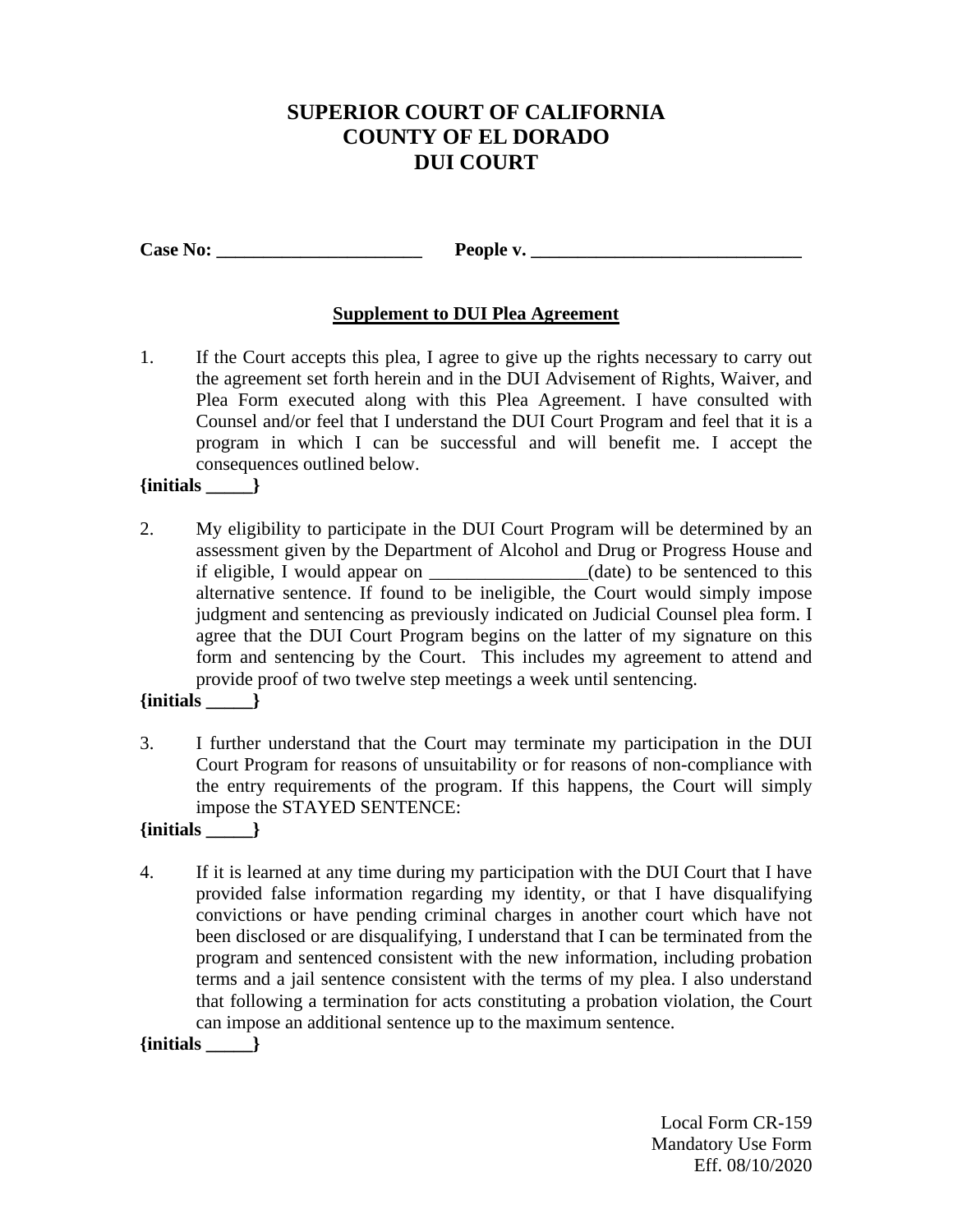5. I agree to follow the rules and regulations of the DUI Court Program and of the Probation Department, Health Care Agency (HCA) and any other organization that provides services to me during the DUI Court Program. I agree to report to Probation and HCA as directed. I agree to abide by any curfew that may be imposed during this program. I agree not to commit any crimes, not to use or possess alcoholic beverages, not to use or possess any controlled substances or other contraband, not to frequent establishments where the primary item for sale is alcoholic beverages and not to associate with persons who are possessing, using or under the influence of controlled substances or are using or under the influence of alcohol.

#### **{initials \_\_\_\_\_}**

6. I understand that during my participation in the DUI Court, if I fail to comply with the rules and regulations of the DUI Court Program (including the items listed in 5 above), I would be subject to sanctions by the Court or termination, depending on the severity of the violation and the number of violations which had come before. The decision of the Court is final on all sanctions to be imposed.

**{initials \_\_\_\_\_}**

7. I understand that one sanction, which may be imposed, is to be taken into custody (jail). I also understand that I have a right to a probation violation hearing to verify the violation for which I am being sanctioned. At that hearing, I have a right to an attorney, to confront and cross-examine any witnesses against me, to subpoena witnesses to testify on my behalf, and testify myself or remain silent. **I give up the right to a probation hearing when I am taken into custody for a period of time not to exceed 72 hours. When I am taken into custody for less than 72 hours, this will be considered a SANCTION but NOT a PROBATION VIOLATION.**

#### **{initials \_\_\_\_\_}**

8. I understand at the successful conclusion of the DUI Court, probation will revert to informal and upon proof of successful completion of both the DUI Court and the DMV multiple offender program without any intervening probation violations, I may petition the Court for my probation to be terminated (even if this occurs prior to the time period called for in the plea forms). I understand there will be no dismissal of charges.

## **{initials \_\_\_\_\_}**

9. I understand that the DUI Court Program requires complete abstinence from illegal drugs, narcotics, and alcoholic beverages. This includes not possessing or using any drugs or alcoholic beverages (including prescription drugs unless possessed/used with the express permission of the DUI Court Team). I understand

> Local Form CR-159 Mandatory Use Form Eff. 08/10/2020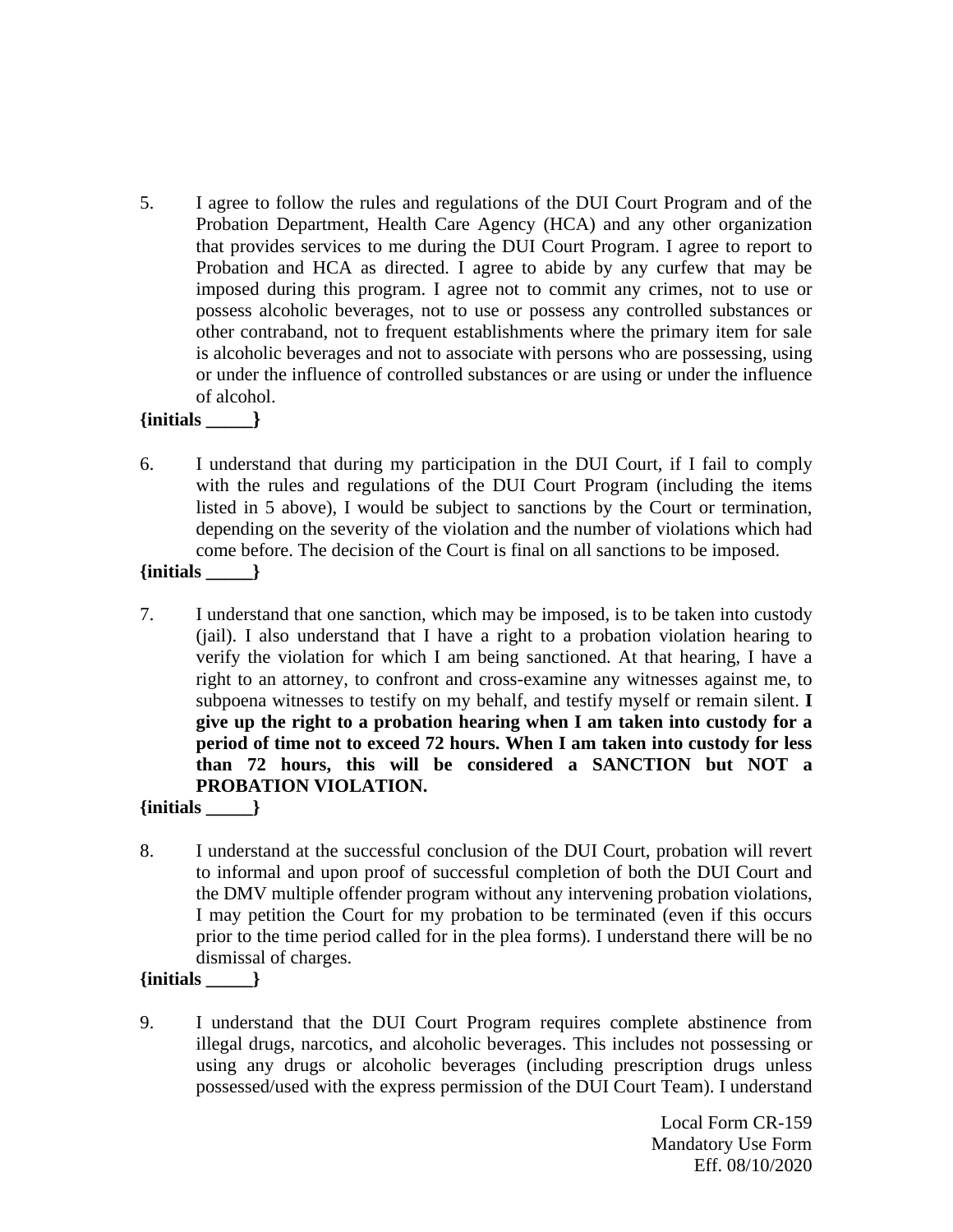I may not have alcoholic beverages within the residence in which I live (even though the alcoholic beverages may belong to another adult with whom I reside). **{initials \_\_\_\_\_}**

- 10. I understand that I will be drug and/or alcohol tested regularly and randomly. A positive test for any drug, alcohol or "illegal" substance will be a "dirty" test for which I will be sanctioned. A missed test or a failure to test (without permission) will be considered a "dirty" test for which I will be sanctioned. Any evidence of "diluting," adulteration, flushing, or efforts to mask or change a test result will be considered a "dirty" test for which I will be sanctioned.
- **{initials \_\_\_\_\_}**
- 11. I understand that California Law requires a "proof of financial responsibility" or minimum insurance of all drivers. In addition, California Law provides for a mandatory license suspension on all second and third DUI cases. During participation in the DUI Court Program, I will not drive a car unless I have a valid California driver's license and insurance as required by law.
- **{initials \_\_\_\_\_}**
- 12. I understand that one of the requirements of the DUI Court is to enroll in and complete a DMV approved multiple offender program (SB38). I will remain in this program until completion and immediately notify my probation officer and the Court if I am terminated from the program or if I discontinue the program for any reason.

#### **{initials \_\_\_\_\_}**

13. All California driving under the influence cases have minimum mandatory jail time requirements. In the DUI court program a conviction with one prior has a upfront mandatory straight time jail sentence of 4 days. A conviction with two priors has an upfront mandatory straight time jail sentence of 30 days. I will be required to serve this time in jail at the beginning of my case. If I am not accepted or eligible for the DUI court program, the mandatory jail sentence is a minimum of 10 days with 1 prior or 120 days with 2 priors. I will be able to complete the remainder of the mandatory 10 days or 120 days, depending on my conviction, on an jail alternative program. I understand that the Court anticipates that I will serve the minimum sentence on electronic confinement (EMP) during the term of a successful program. I understand that the Court has the ability to require me to do all of my time in custody and not to order me on EMP. If I do EMP, I must qualify for and serve the sentence under the direction of the Probation Department. Upon successful completion of the program, any stayed sentence over and above the mandatory minimum, not previously served, will remain stayed. However, I will not receive custody credits for participating in residential treatment programs or outpatient treatment programs.

**{initials \_\_\_\_\_}**

 Local Form CR-159 Mandatory Use Form Eff. 08/10/2020